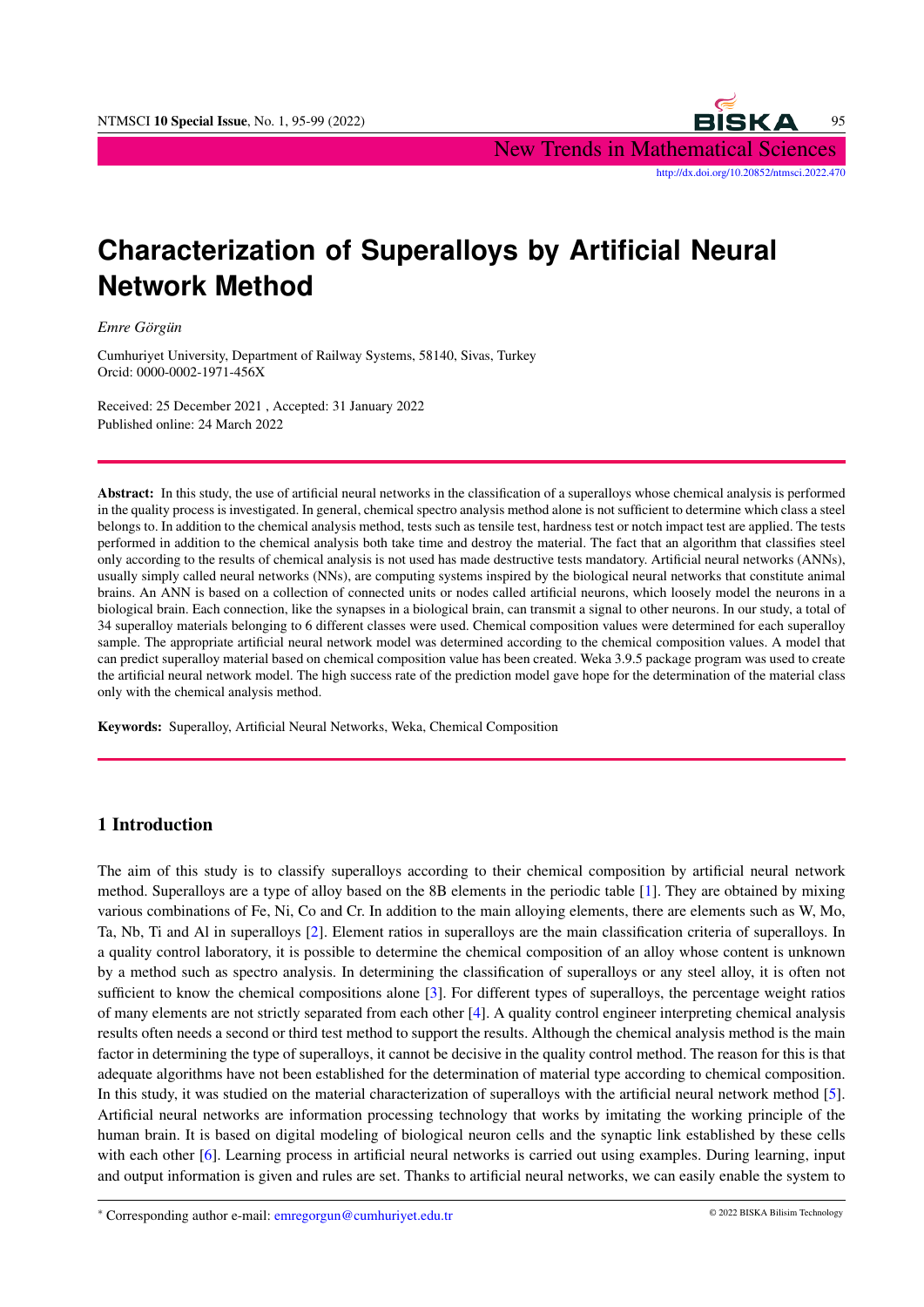

learn from thousands of samples, both desirable and undesirable. In this study, it is aimed to predict superalloy material characterization by taking advantage of the learning ability of artificial neural networks.

# 2 Material and Method

## *2.1 Determination of Superalloy Samples*

<span id="page-1-0"></span>Superalloys are divided into 3 main groups: Iron-based superalloys, nickel-based superalloys, cobalt-based superalloys. They are divided into various classes within themselves in 3 main groups. According to the manufacturing method, we can divide superalloys into 6 as wrought, sx, deposited, MA/ODS, cast and PM. In our study, a total of 34 samples obtained with these 6 manufacturing methods were studied as shown Table [1.](#page-1-0) The weight ratios of 15 different elements in the content of 34 superalloy materials were included in the evaluation are shown Table [2.](#page-1-1)

|   | Superalloys   | Number of samples |
|---|---------------|-------------------|
|   | Wrought       | 12                |
| 2 | SX.           | 15                |
|   | Deposited     |                   |
|   | <b>MA/ODS</b> |                   |
| 5 | Cast          |                   |
|   | PM            |                   |

Table 1: Superalloys samples types

<span id="page-1-1"></span>

|                          | -- |      |                 |         |                    |                |               |              |             |             |         |     |         |          |
|--------------------------|----|------|-----------------|---------|--------------------|----------------|---------------|--------------|-------------|-------------|---------|-----|---------|----------|
| $\overline{\phantom{a}}$ | ֊  | **** | <b>TYY</b><br>w | —<br>ra | <b>T1</b><br><br>ຼ | $\overline{1}$ | m<br>-<br>. . | -<br>HΔ<br>∼ | $\sim$<br>◡ | $\sim$<br>≖ | –<br>-- | *** | - -<br> | - -<br>. |

In our study, 34 samples were used in a total of 6 groups whose chemical analysis results were known, and the data were obtained from open source www.kaggle.com.

### *2.2 The propagation of the shallow water waves problem*

In practical terms neural networks are nonlinear statistical data modeling tools [\[7\]](#page-4-6). They can be used to model complex relationships between inputs and outputs or to find patterns in data [\[8\]](#page-4-7). Using neural networks as a tool, data warehousing firms are harvesting information from datasets in the process known as data mining [\[9\]](#page-4-8). In this research we have used Weka for the entire implementation. Simple training and testing using multilayer perceptron neural network was done first. For this the entire data set was divided into two separate tests. Training was done by adjusting the different learning and momentum rates. Among the training results the best was taken for analysis. Second MLP training after association rule mining is done. Association rule mining extracts the important rules so that it helps to identify the important attributes [\[10\]](#page-4-9). In this study, the multilayer Perceptron system was used. Multilayer Perceptron (multilayer sensors) is a sensor system consisting of three layers.

There are 3 layers called input layer, hidden layer and output layer [\[11\]](#page-4-10). As seen in Figure [1,](#page-2-0) a total of three-layer artificial neural network model with 2 hidden layers was used in our study as a result of the experiments [\[12\]](#page-4-11).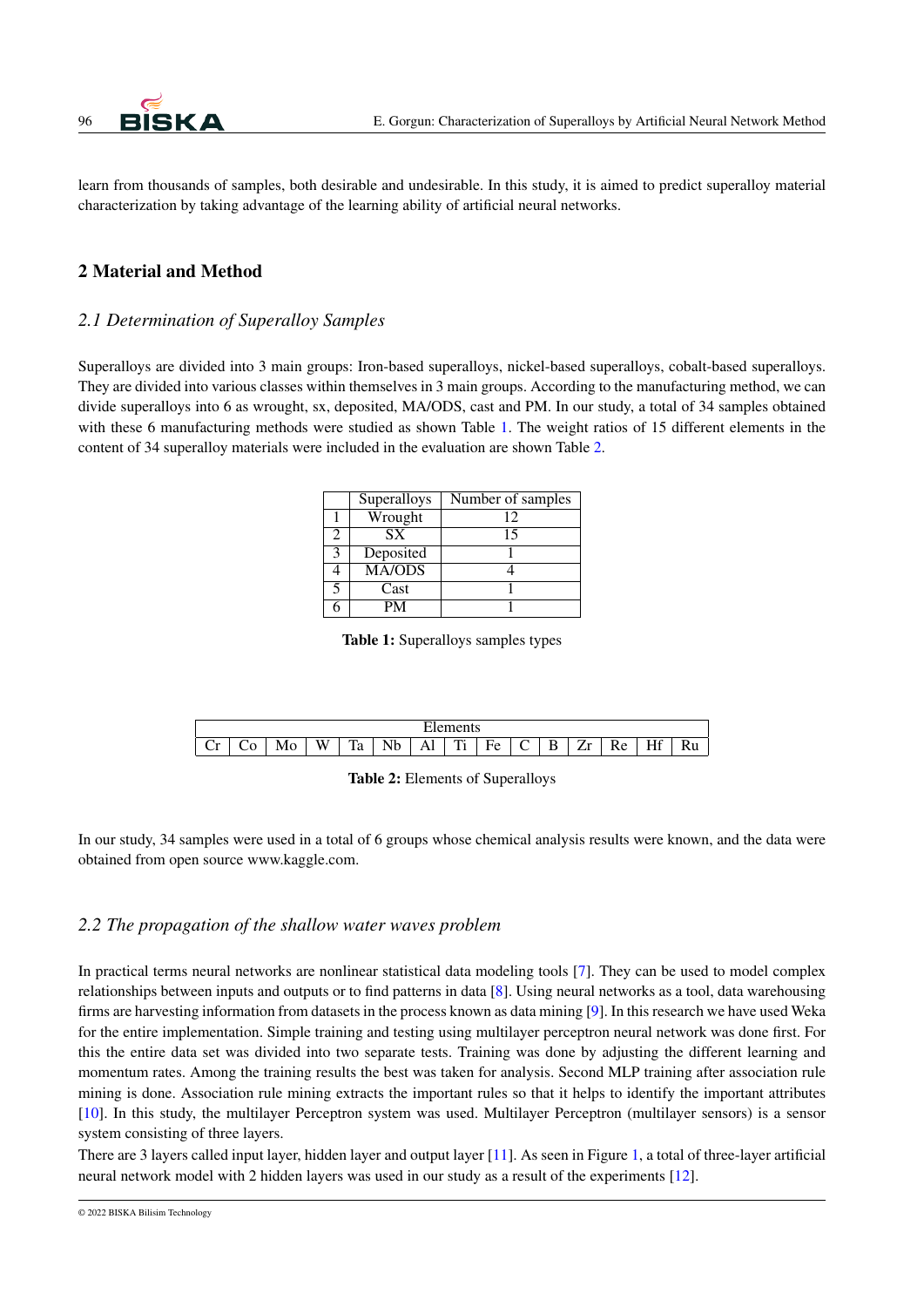<span id="page-2-0"></span>

Fig. 1: The structure of Multilayer Perceptron

# 3 Result

<span id="page-2-1"></span>The following values were obtained as a result of modeling with artificial neural networks. Confusion matrix was used to determine the error rates and the values are shown in the Table [4.](#page-2-1)

| а  | h  | C | d | e |             |
|----|----|---|---|---|-------------|
| 10 |    |   |   |   | a=Wrought   |
|    | 14 |   | 0 |   | $b = SX$    |
|    |    |   |   |   | c=Deposited |
| 0  | 0  |   |   |   | $d=MA/ODS$  |
|    | 0  |   | 0 |   | $e = Cast$  |
|    |    |   | 0 |   | $f = PM$    |

Table 4: Confusion Matrix

5 of the most important formulas in determining the success rates of artificial neural networks are shown in table [5.](#page-3-0) The success rate of the established model was interpreted according to the values of Mean Absolute Error-MAE, Root Mean Squarred Error-RMSE, Relative Absolute Error-RAE, Root Relative Squarred Error-RRSE, Correctly Classified Instances.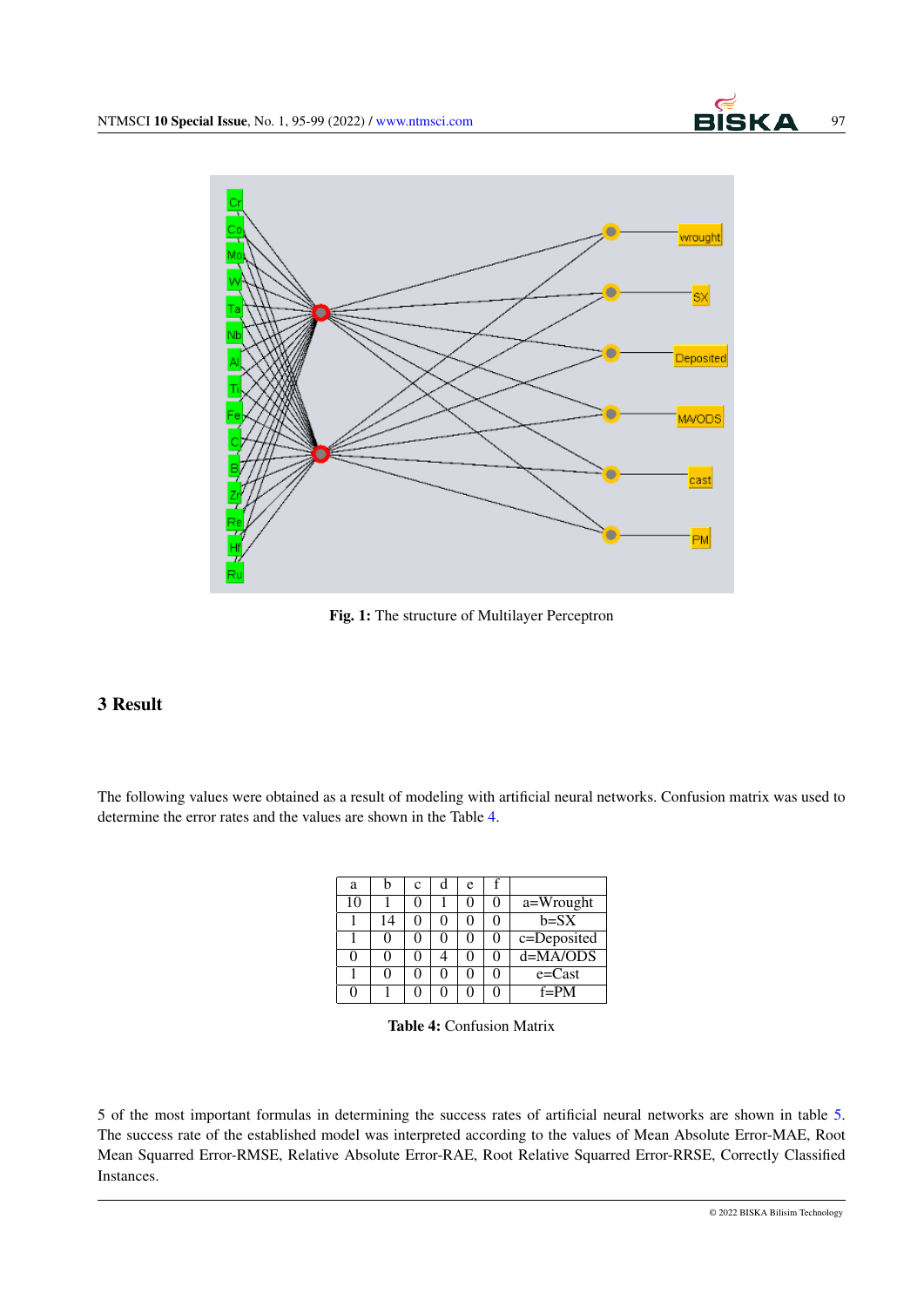

| $\overline{No}$ | Type                   | $\overline{\text{Cr}}$ | Co               | Mo                | $\overline{\text{W}}$ | $\overline{\text{Ta}}$ | $\overline{\text{Nb}}$ | Al               | Ti                       | Fe               | $\overline{\mathsf{C}}$ | $\overline{\mathbf{B}}$ | $\overline{\mathrm{Zr}}$ | Re               | Hf               | Ru             |
|-----------------|------------------------|------------------------|------------------|-------------------|-----------------------|------------------------|------------------------|------------------|--------------------------|------------------|-------------------------|-------------------------|--------------------------|------------------|------------------|----------------|
| $\overline{1}$  | Wrought                | 14,5                   | $\overline{20}$  | $\overline{5}$    | $\overline{0}$        | $\overline{0}$         | $\overline{0}$         | $\overline{0}$   | $\overline{1,2}$         | $\overline{4,5}$ | $\overline{0}$          | $\overline{0,2}$        | $\overline{0}$           | $\overline{0}$   | $\overline{0}$   | $\overline{0}$ |
| $\overline{2}$  | Wrought                | $\overline{15}$        | 18,5             | $\overline{5,2}$  | $\overline{0}$        | $\overline{0}$         | $\overline{0}$         | $\overline{4,3}$ | $\overline{3,5}$         | $\overline{0}$   | 0,08                    | 0,03                    | $\overline{0}$           | $\overline{0}$   | $\overline{0}$   | $\overline{0}$ |
| $\overline{3}$  | Wrought                | 15,5                   | $\boldsymbol{0}$ | $\overline{14,5}$ | $\overline{0}$        | $\overline{0}$         | $\overline{0}$         | 0,2              | $\overline{0}$           | 1                | 0,02                    | 0,01                    | $\overline{0}$           | $\theta$         | $\overline{0}$   | $\Omega$       |
| 4               | Wrought                | 15,8                   | $\overline{0}$   | $\overline{0}$    | $\overline{0}$        | $\overline{0}$         | $\overline{0}$         | $\overline{0}$   | $\overline{0}$           | $\overline{7,2}$ | 0,04                    | $\overline{0}$          | $\overline{0}$           | $\theta$         | $\overline{0}$   | $\overline{0}$ |
| $\overline{5}$  | Wrought                | $\overline{18}$        | 18,5             | 4                 | $\overline{0}$        | $\overline{0}$         | $\overline{0}$         | $\overline{2,9}$ | $\overline{2,9}$         | $\overline{0}$   | 0,08                    | 0,01                    | 0,05                     | $\overline{0}$   | $\overline{0}$   | $\overline{0}$ |
| $\overline{6}$  | Wrought                | 18,6                   | $\overline{0}$   | $\overline{3,1}$  | $\overline{0}$        | $\overline{0}$         | $\overline{5}$         | 0,4              | $\overline{0,9}$         | 18,5             | 0,04                    | $\overline{0}$          | $\overline{0}$           | $\theta$         | $\overline{0}$   | $\overline{0}$ |
| 7               | Wrought                | 19                     | $\overline{9}$   | $\overline{2,8}$  | 1,1                   | $\overline{0}$         | 5,6                    | 1,45             | 0,75                     | $\overline{9}$   | 0,03                    | 0,01                    | $\theta$                 | $\theta$         | $\Omega$         | $\theta$       |
| $\overline{8}$  | Wrought                | 19                     | $\overline{11}$  | 10                | $\overline{0}$        | $\overline{0}$         | $\overline{0}$         | 1,5              | $\overline{3,1}$         | $\overline{0}$   | 0,09                    | 0,05                    | $\theta$                 | $\theta$         | $\Omega$         | $\Omega$       |
| $\overline{9}$  | Wrought                | 19,5                   | 1,1              | $\overline{0}$    | $\overline{0}$        | $\overline{0}$         | $\overline{0}$         | 1,3              | 2,5                      | $\overline{0}$   | $\overline{0}$          | 0,06                    | $\overline{0}$           | $\theta$         | $\overline{0}$   | $\theta$       |
| $\overline{10}$ | Wrought                | 19,5                   | 13,5             | $\overline{4,3}$  | $\overline{0}$        | $\overline{0}$         | $\overline{0}$         | $\overline{1,3}$ | $\overline{3}$           | $\overline{0}$   | 0,08                    | 0,01                    | 0,06                     | $\overline{0}$   | $\overline{0}$   | $\overline{0}$ |
| $\overline{11}$ | Wrought                | $\overline{20}$        | $\boldsymbol{0}$ | $\overline{0}$    | $\overline{3,5}$      | $\overline{0}$         | $\overline{0}$         | $\overline{2,3}$ | $\overline{2,1}$         | $\overline{5}$   | 0,07                    | 0,01                    | $\overline{0}$           | $\theta$         | $\overline{0}$   | $\theta$       |
| $\overline{12}$ | Wrought                | $\overline{22}$        | $\overline{1,5}$ | $\overline{9}$    | $\overline{6}$        | $\overline{0}$         | $\overline{0}$         | $\overline{0}$   | $\overline{0}$           | 18,5             | $\overline{0,1}$        | $\boldsymbol{0}$        | $\mathbf{0}$             | $\boldsymbol{0}$ | $\overline{0}$   | $\theta$       |
| $\overline{13}$ | $\overline{\text{SX}}$ | $\overline{2}$         | $\overline{3}$   | 0,4               | $\overline{5}$        | $\overline{8}$         | $\overline{0,1}$       | $\overline{5,7}$ | $\overline{0,2}$         | $\boldsymbol{0}$ | $\overline{0}$          | $\overline{0}$          | $\overline{0}$           | 6                | 0,03             | $\Omega$       |
| $\overline{14}$ | $\overline{\text{SX}}$ | $\overline{2,3}$       | $\overline{3,3}$ | 0,4               | $\overline{5,5}$      | 8,4                    | $\overline{0}$         | $\overline{5,8}$ | $\overline{0,2}$         | $\overline{0}$   | $\overline{0}$          | $\overline{0}$          | $\overline{0}$           | 6,3              | 0,03             | $\overline{0}$ |
| $\overline{15}$ | $\overline{\text{SX}}$ | $\overline{2,3}$       | $\overline{6}$   | $\overline{1,5}$  | 7                     | 8,4                    | $\overline{0}$         | $\overline{5,8}$ | 0,2                      | $\overline{0}$   | $\overline{0}$          | $\overline{0}$          | $\overline{0}$           | 6,3              | 0,03             | $\overline{2}$ |
| $\overline{16}$ | $\overline{\text{SX}}$ | $\overline{2,3}$       | $\overline{6}$   | $\overline{3}$    | $\overline{6}$        | 8,4                    | $\overline{0}$         | $\overline{5,8}$ | 0,2                      | $\overline{0}$   | $\overline{0}$          | $\overline{0}$          | $\overline{0}$           | 6,3              | 0,03             | 6              |
| $\overline{17}$ | $\overline{\text{SX}}$ | $\overline{2,9}$       | $\overline{5,8}$ | $\overline{3,9}$  | $\overline{5,8}$      | $\overline{5,6}$       | $\overline{0}$         | $\overline{5,8}$ | $\overline{0}$           | $\overline{0}$   | $\overline{0}$          | $\overline{0}$          | $\overline{0}$           | 4,9              | $\overline{0,1}$ | 6              |
| $\overline{18}$ | $\overline{\text{SX}}$ | $\overline{3}$         | $\overline{12}$  | $\overline{2}$    | $\overline{6}$        | $\overline{6}$         | $\overline{0}$         | $\overline{0}$   | $\overline{0}$           | $\overline{0}$   | $\overline{0}$          | $\overline{0}$          | $\overline{0}$           | $\overline{5}$   | $\overline{0,1}$ | $\overline{0}$ |
| 19              | $\overline{\text{SX}}$ | $\overline{3}$         | $\overline{12}$  | $\overline{3}$    | $\overline{6}$        | $\overline{6}$         | $\overline{0}$         | $\overline{0}$   | $\overline{0}$           | $\overline{0}$   | $\overline{0}$          | $\overline{0}$          | $\overline{0}$           | $\overline{5}$   | $\overline{0,1}$ | $\overline{2}$ |
| $\overline{20}$ | $\overline{\text{SX}}$ | 4,2                    | 12,5             | 1,4               | 6                     | 7,2                    | $\overline{0}$         | 5,75             | $\overline{0}$           | $\overline{0}$   | $\overline{0}$          | $\overline{0}$          | $\overline{0}$           | $\overline{5}$   | 0,15             | $\overline{0}$ |
| 21              | $\overline{\text{SX}}$ | 5,7                    | 11               | 0,42              | 5,2                   | 5,6                    | $\overline{0}$         | 5,2              | 0,74                     | $\overline{0}$   | $\overline{0}$          | $\overline{0}$          | $\overline{0}$           | $\overline{3}$   | 0,1              | $\overline{0}$ |
| $\overline{22}$ | $\overline{\text{SX}}$ | 6,9                    | $\overline{0}$   | $\overline{7,5}$  | $\overline{0}$        | 8,4                    | $\overline{0}$         | 5,8              | $\overline{0}$           | $\overline{0}$   | $\overline{0}$          | $\overline{0}$          | $\overline{0}$           | $\overline{0}$   | $\overline{0}$   | $\overline{0}$ |
| $\overline{23}$ | $\overline{\text{SX}}$ | 7                      | $\overline{8}$   | $\overline{2}$    | $\overline{5}$        | 7                      | $\overline{0}$         | 6,2              | $\theta$                 | $\mathbf{0}$     | $\mathbf{0}$            | $\boldsymbol{0}$        | $\mathbf{0}$             | 3                | 0,2              | $\theta$       |
| $\overline{24}$ | $\overline{\text{SX}}$ | $\overline{8}$         | $\overline{4,6}$ | 0,6               | 7,9                   | $\overline{5,8}$       | $\overline{0}$         | $\overline{5,6}$ | $\overline{0,9}$         | $\boldsymbol{0}$ | $\overline{0}$          | $\overline{0}$          | $\mathbf{0}$             | $\theta$         | $\overline{0}$   | $\theta$       |
| $\overline{25}$ | $\overline{\text{SX}}$ | 8,5                    | $\overline{5}$   | $\overline{0}$    | 9,5                   | $\overline{2,8}$       | $\overline{0}$         | $\overline{5,5}$ | $\overline{2,2}$         | $\overline{0}$   | $\overline{0}$          | $\overline{0}$          | $\mathbf{0}$             | $\theta$         | $\Omega$         | $\theta$       |
| $\overline{26}$ | $\overline{\text{SX}}$ | 9,8                    | $\overline{5}$   | $\overline{3}$    | $\theta$              | $\overline{2,1}$       | $\overline{0}$         | $\overline{4,8}$ | $\overline{4,7}$         | $\theta$         | $\overline{0}$          | $\overline{0}$          | $\overline{0}$           | $\theta$         | $\Omega$         | $\theta$       |
| $\overline{27}$ | $\overline{\text{SX}}$ | $\overline{10}$        | $\overline{15}$  | $\overline{3}$    | $\overline{0}$        | $\overline{0}$         | $\overline{0}$         | 0,05             | $\overline{\mathcal{L}}$ | $\overline{0}$   | $\overline{0}$          | $\overline{0}$          | $\overline{0}$           | $\Omega$         | $\overline{0}$   | $\overline{0}$ |
| $\overline{28}$ | Deposited              | $\overline{22}$        | $\overline{0,1}$ | $\overline{9}$    | $\overline{0}$        | $\overline{0}$         | $\overline{3,5}$       | $\overline{0,1}$ | 0,2                      | $\overline{3}$   | 0.01                    | $\overline{0}$          | $\overline{0}$           | $\overline{0}$   | $\overline{0}$   | $\overline{0}$ |
| 29              | MA/ODS                 | $\overline{15}$        | $\overline{0}$   | $\overline{0}$    | 3,9                   | $\overline{0}$         | $\overline{0}$         | $\overline{4,5}$ | $\overline{2,3}$         | $\overline{1,5}$ | 0,06                    | $\overline{0}$          | $\overline{0}$           | $\overline{0}$   | $\overline{0}$   | $\Omega$       |
| $\overline{30}$ | MA/ODS                 | 19,5                   | $\overline{0}$   | $\overline{0}$    | $\overline{3,4}$      | $\overline{0}$         | $\overline{0}$         | $\overline{6}$   | $\overline{0}$           | $\overline{1,2}$ | 0,06                    | $\overline{0}$          | $\overline{0}$           | $\overline{0}$   | $\overline{0}$   | $\overline{0}$ |
| $\overline{31}$ | MA/ODS                 | $\overline{20}$        | $\overline{0}$   | $\overline{0}$    | $\overline{0}$        | $\overline{0}$         | $\overline{0}$         | 0,3              | 0,5                      | $\overline{3}$   | $\overline{0}$          | $\overline{0}$          | $\overline{0}$           | $\overline{0}$   | $\overline{0}$   | $\overline{0}$ |
| $\overline{32}$ | MA/ODS                 | $\overline{30}$        | $\overline{0}$   | $\overline{0}$    | 0,5                   | $\overline{0}$         | $\overline{0}$         | 0,3              | $\overline{0}$           | $\overline{0}$   | 0,05                    | $\overline{0}$          | $\overline{0}$           | $\overline{0}$   | $\overline{0}$   | $\overline{0}$ |
| $\overline{33}$ | Cast                   | 9                      | $\overline{10}$  | $\overline{0}$    | $\overline{12}$       | $\overline{0}$         | $\overline{1}$         | $\overline{5}$   | $\overline{2}$           | $\overline{0}$   | 0,15                    | 0,02                    | 0,05                     | $\overline{0}$   | $\overline{0}$   | $\overline{0}$ |
| $\overline{34}$ | PM                     | $\overline{14,9}$      | 17,2             | 5,1               | $\overline{0}$        | $\overline{0}$         | $\overline{0}$         | 4                | 3,5                      | $\overline{0}$   | 0,03                    | $\overline{0}$          | 0,04                     | $\theta$         | $\theta$         | $\theta$       |

Table 3: Dataset of Superalloys Samples

<span id="page-3-0"></span>

| Mean Absolute Error-MAE            | $\overline{MAE} = \frac{1}{n} \sum_{i=1}^{n}  y_i - \hat{y}_i $ | 0,1011    |
|------------------------------------|-----------------------------------------------------------------|-----------|
| Root Mean Squarred Error-RMSE      | $\sum_{i=1}^{n} (y_i - \hat{y}_i)^2$<br>$RMSE =$                | 0,2382    |
| <b>Relative Absolute Error-RAE</b> | $RAE = \sum_{i=1}^{n} \frac{ e_i }{\sqrt{1-e_i}}$               | 43,365 %  |
| Root Relative Squarred Error-RRSE  | $\sum_{i=1}^n \frac{ e_i^2 }{(y_i - \hat{y}_i)^2}$<br>$RRSE =$  | 70,5381 % |
| Correctly Classified Instances     | $Accuracy=$                                                     | 82.35%    |

Table 5: Criterion Functions

## 4 Discussion

In this study, artificial neural network method is used for superalloy determination consisting of 6 samples. There are a total of 16 elements in the samples of the super alloy test samples. While some of the alloying elements are present in more than one test sample, some elements are not found in superalloys. Many attempts have been made to obtain the optimum result in ANN modelling. A total of three-layer artificial neural networks model was used to determine the type